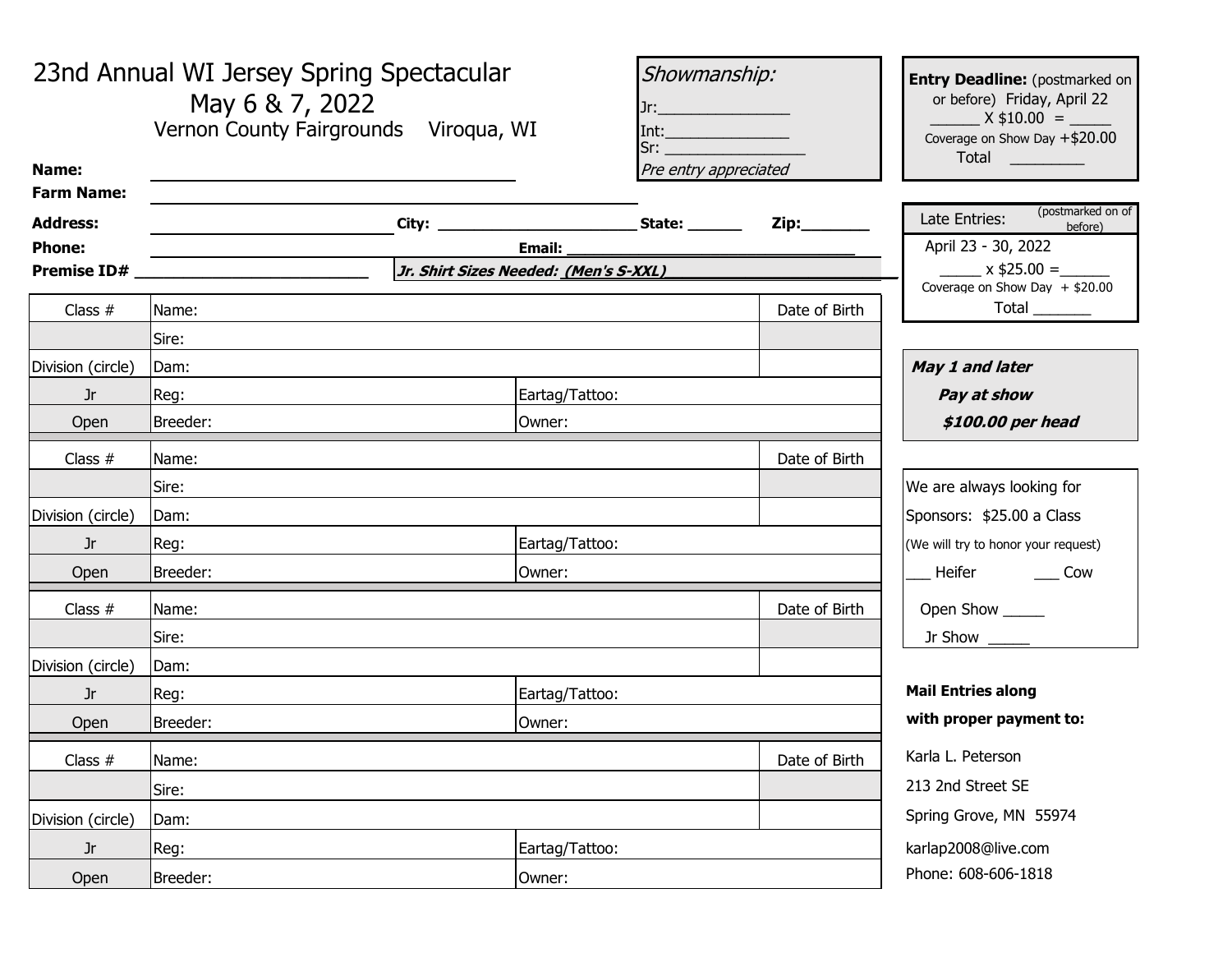| Class $#$         | Name:    |                | Date of Birth |                                     |
|-------------------|----------|----------------|---------------|-------------------------------------|
|                   | Sire:    |                |               | <b>Entry Deadlines:</b>             |
| Division (circle) | Dam:     |                |               | Postmarked on or before             |
| Jr                | Reg:     | Eartag/Tattoo: |               | April 22, 2022 = \$10.00 each       |
| Open              | Breeder: | Owner:         |               |                                     |
| Class $#$         | Name:    |                | Date of Birth | Postmarked on or before             |
|                   | Sire:    |                |               | April 23-30 = $$25.00$ Each         |
| Division (circle) | Dam:     |                |               |                                     |
| Jr.               | Reg:     | Eartag/Tattoo: |               | Entries May 1 or later              |
| Open              | Breeder: | Owner:         |               | \$100.00 each - pay at show         |
| Class $#$         | Name:    |                | Date of Birth |                                     |
|                   | Sire:    |                |               |                                     |
| Division (circle) | Dam:     |                |               |                                     |
| Jr                | Reg:     | Eartag/Tattoo: |               | Checks made out to:                 |
| Open              | Breeder: | Owner:         |               | <b>WI Jersey Spring Spectacular</b> |
| Class $#$         | Name:    |                | Date of Birth | No Cash payments please             |
|                   | Sire:    |                |               |                                     |
| Division (circle) | Dam:     |                |               |                                     |
| <b>Jr</b>         | Reg:     | Eartag/Tattoo: |               |                                     |
| Open              | Breeder: | Owner:         |               |                                     |
| Class $#$         | Name:    |                | Date of Birth | <b>Mail Entries along</b>           |
|                   | Sire:    |                |               | with proper payment to:             |
| Division (circle) | Dam:     |                |               | Karla L. Peterson                   |
| Jr                | Reg:     | Eartag/Tattoo: |               | 213 2nd Street SE                   |
| Open              | Breeder: | Owner:         |               | Spring Grove, MN 55974              |
| Class $#$         | Name:    |                | Date of Birth | Email: karlap2008@live.com          |
|                   | Sire:    |                |               | Phone: 608-606-1818                 |
| Division (circle) | Dam:     |                |               |                                     |
| Jr                | Reg:     | Eartag/Tattoo: |               |                                     |
| Open              | Breeder: | Owner:         |               | Page 2                              |